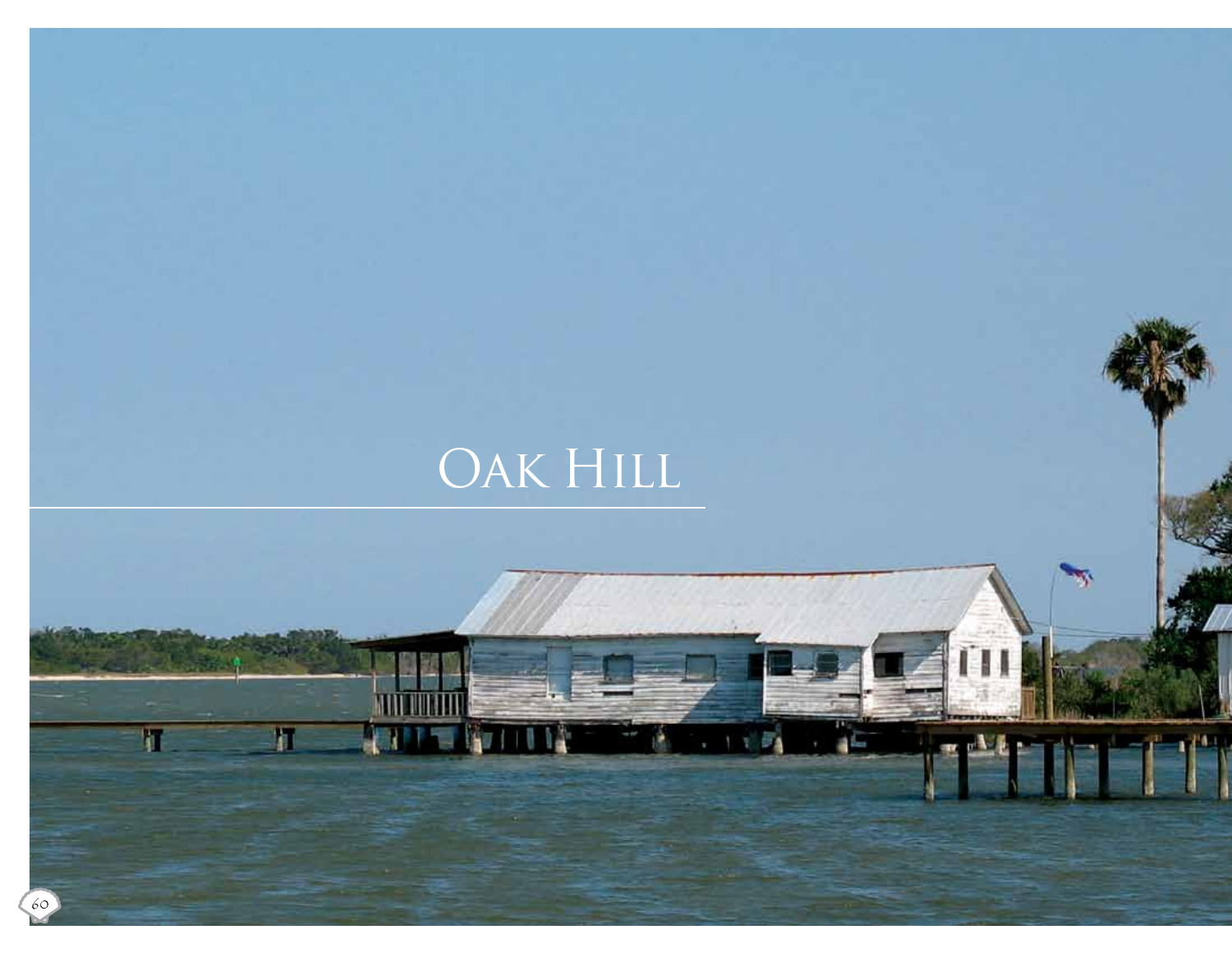### **Oak Hill**

## **Community Snapshot**

**VISION:** "An Oak Hill waterfront which promotes/preserves the environmental and cultural/historical resources of the area and where activities maintain a tie to the inherent ecotourism and commercial/recreational fishing and aquaculture opportunities of the Mosquito Lagoon. Oak Hill Waterfront activities will maintain and improve the quality of life while preserving our history, and provide pristine waters for our sport and commercial fishing industries."

**DESIGNATION:** 1997

 $-1 - 1 -$ 

**APPLICANT:** City of Oak Hill

**STATUS:** Inactive; member from original waterfront committee trying to bring back community support for program.

**PARTNERS:** University of Florida; Florida Marine Patrol.

**KEY ACCOMPLISHMENTS:** Derelict vessel removal; acquisition of waterfront property; construction of boardwalk.

**CURRENT CHALLENGES:** Few people left from waterfront committee; no institutional memory; success of aquaculture retraining is questionable.

**FUTURE ENDEAVORS:** Reactivating local Waterfronts Florida Partnership Program; creating fishing cooperative; acquiring key waterfront property for use by commercial fishermen.

#### **FLORIDA ASSESSMENT OF COASTAL TRENDS DATA:**

| <b>Volunteer Hours Contributed:</b> | 650       |
|-------------------------------------|-----------|
| <b>Public Dollars Contributed:</b>  | \$102,096 |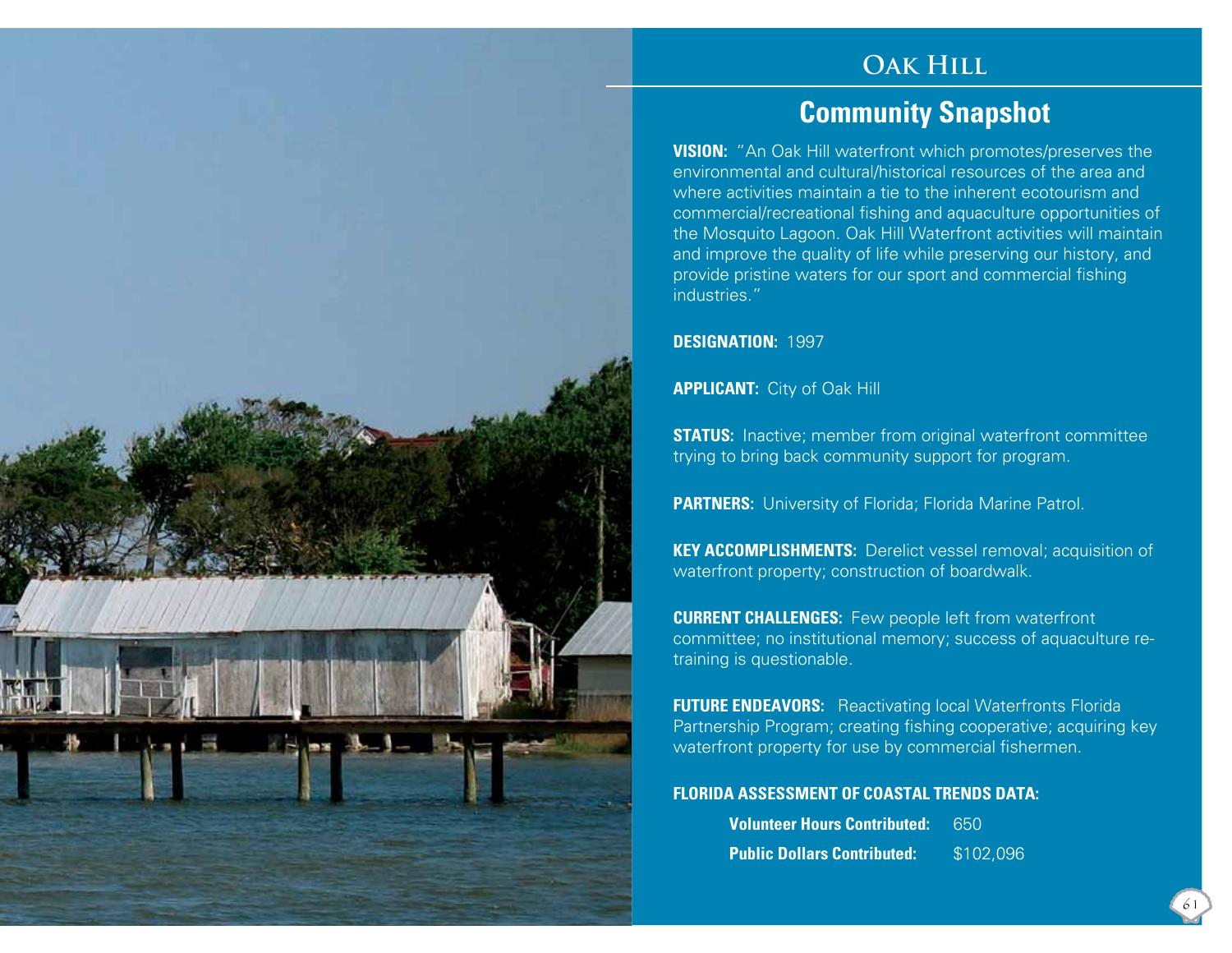# Oak Hill



Oak Hill is located in Volusia County, in the northwestern area of Mosquito Lagoon. The area was once known as a thriving commercial fishing industry and has recently transitioned to a small, yet popular, recreational fishing area. The net ban, adopted by Constitutional amendment in 1994, dealt a heavy economic blow to the commercial fisheries-based economy that Oak Hill once relied on. In response, the State of Florida designated Oak Hill as a Florida Enterprise Zone in 1997.

This program provided a variety of tax breaks for businesses and entrepreneurs, including sales tax credits for hiring local residents. Some of the local fishermen were also re-trained in aquaculture — specifically, harvesting hard clams.

### History of the Waterfronts Florida Partnership

With the aid of the Waterfronts Florida Partnership, the City of Oak Hill planned to redevelop the waterfront area in a way that maintained the character of the area while still improving in ways that would attract new water industries, such as ecotourism.

As part of its mission to improve the waterfront, the City removed derelict boats and navigational hazards from Mosquito Lagoon. The City partnered with the Florida Marine Patrol and other agencies to notify the owners of the vessels, and assembled volunteers and equipment to remove 24 boats from Mosquito Lagoon.

### Developing a Vision

On May 16, 2000, members of the Oak Hill Waterfronts Florida Committee and other citizens of Oak Hill met to discuss several issues as part of the continuing community visioning process and local action plan development for the Oak Hill waterfront area. The objective of this meeting was to have the participants express their views on a future Oak Hill waterfront and develop and agree upon a common vision statement for the area.

Oak Hill began its visioning process by asking participants to share their opinions about the City's needs for the next two to 10 years. They were asked to identify areas that needed improvement, areas that needed to be developed, preserved, or changed in any way. In gathering this information, the hope was to identify common concerns and views from the residents that would provide a clear vision of what the area should become:

- Not built up into a tourist area;
- Beauty of the waterfront preserved;
- Development of a fishing pier out into the Mosquito Lagoon;
- Public access along the waterfront, focusing on nature and the environment;
- Traditional working waterfront with commercial and recreational fishing opportunities; and
- Availability of wetlands as a recreational resource.

Oak Hill began its visioning process by asking participants *to share their opinions about the City's needs for the next two to 10 years.*